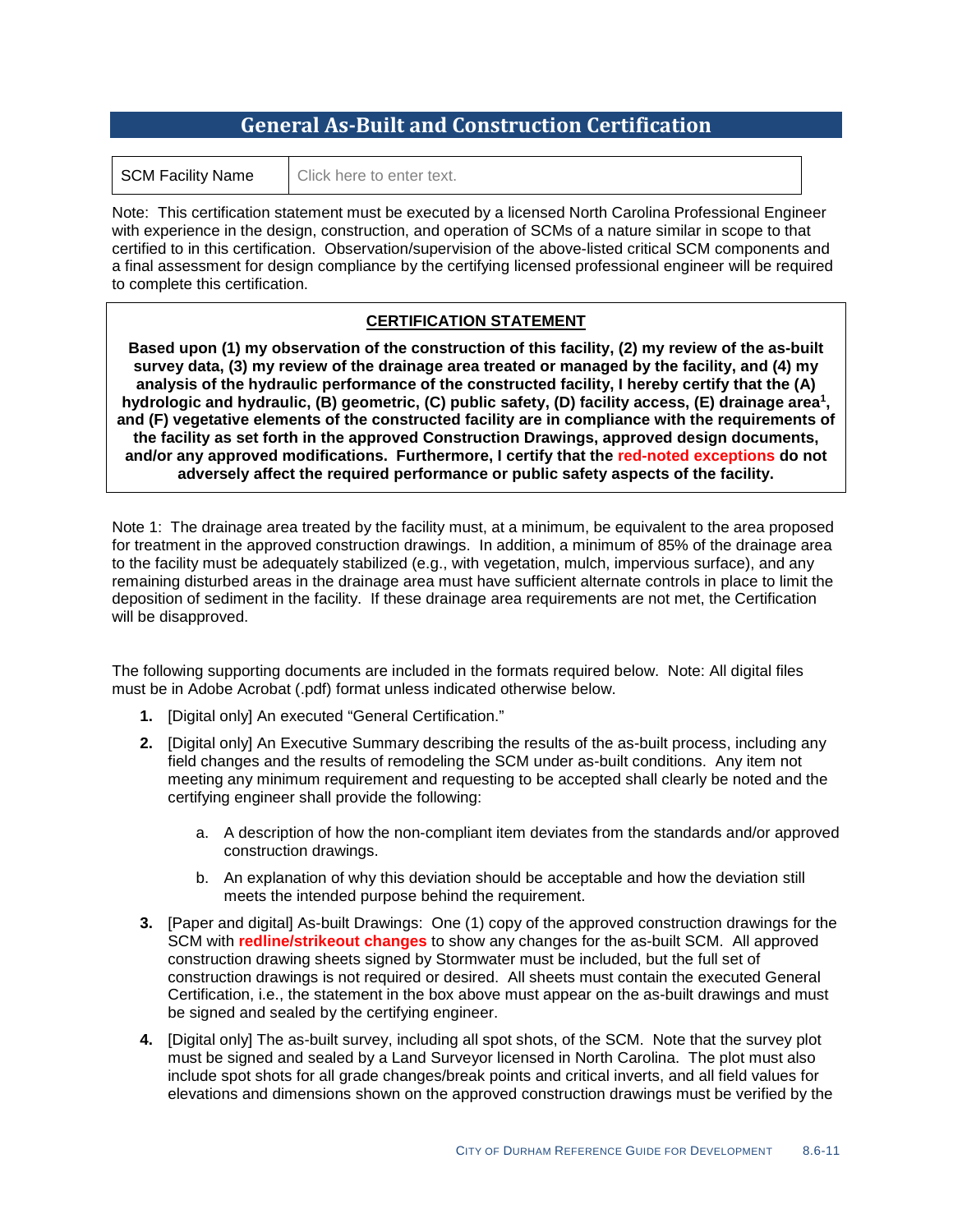surveyor.

In addition, the access to the facility and top of the dam shall be surveyed sufficiently to assess whether it is a minimum of 10 feet wide, and has a maximum centerline grade and cross-slope of fifteen percent (15%) and ten percent (10%) respectively.

The following Field Survey Certification Statement must be included on the as-built survey plot:

## FIELD SURVEY CERTIFICATION STATEMENT

L, as a duly licensed Professional Land Surveyor in the State of North Carolina, hereby certify that the data shown on this drawing, obtained under my supervision, is an accurate and complete representation of what was constructed in the field and that the physical dimensions or elevations shown are thus asbuilt conditions, except otherwise noted hereon.

**5.** [Paper and digital] One (1) copy of the drainage area map that delineates the drainage area to the SCM as presented in the approved construction drawings or Stormwater Impact Analysis, with **redline markups** for any as-built drainage area deviations from the design area. The area in square feet or acres for both the design and the as-built drainage areas should be quantified on the map.

The entire as-built drainage area does not need to be formally surveyed, but the ridge lines do need to be verified. Roof drain connections should be verified to ensure that roof drainage is routed as determined at the design stage.

If the engineer has verified there is no difference between the design and the as-built drainage area map, then a clear statement to that effect must be included on the map.

- **6.** [Digital only] One (1) copy of the design summary sheet for the facility as approved with the construction drawings, with **redline/strikeout changes** to show any corrections for the as-built SCM.
- **7.** [Digital only] One (1) copy of the hydrologic modeling inputs and results, using as-built data for the drainage area and SCM.
- **8.** [Paper and digital] An original completed copy of the signed and sealed SCM-specific Field Checklist required by the City. A complete Checklist shall contain no non-compliant items. Note: If, while completing the Checklist, a non-compliant item is noted at an SCM by the certifying engineer, a Certification for that SCM should not be submitted until the non-compliant item has been brought into compliance.

If the engineer believes the non-compliant item still meets its intended purpose and is therefore acceptable, the engineer must include both of the following in the "Additional Comments" box at the end of the Field Checklist:

- a. A description of how the non-compliant item deviates from the standards and/or approved construction drawings.
- b. An explanation of why this deviation is acceptable and how the deviation still meets the intended purpose behind the requirement.

**Final approval of a non-compliant item shall be based primarily on supporting justification. However, also factored into the City's approval or disapproval are:**

• **Consistency – whether or not the City has approved this type of non-compliance at other SCMs, and**